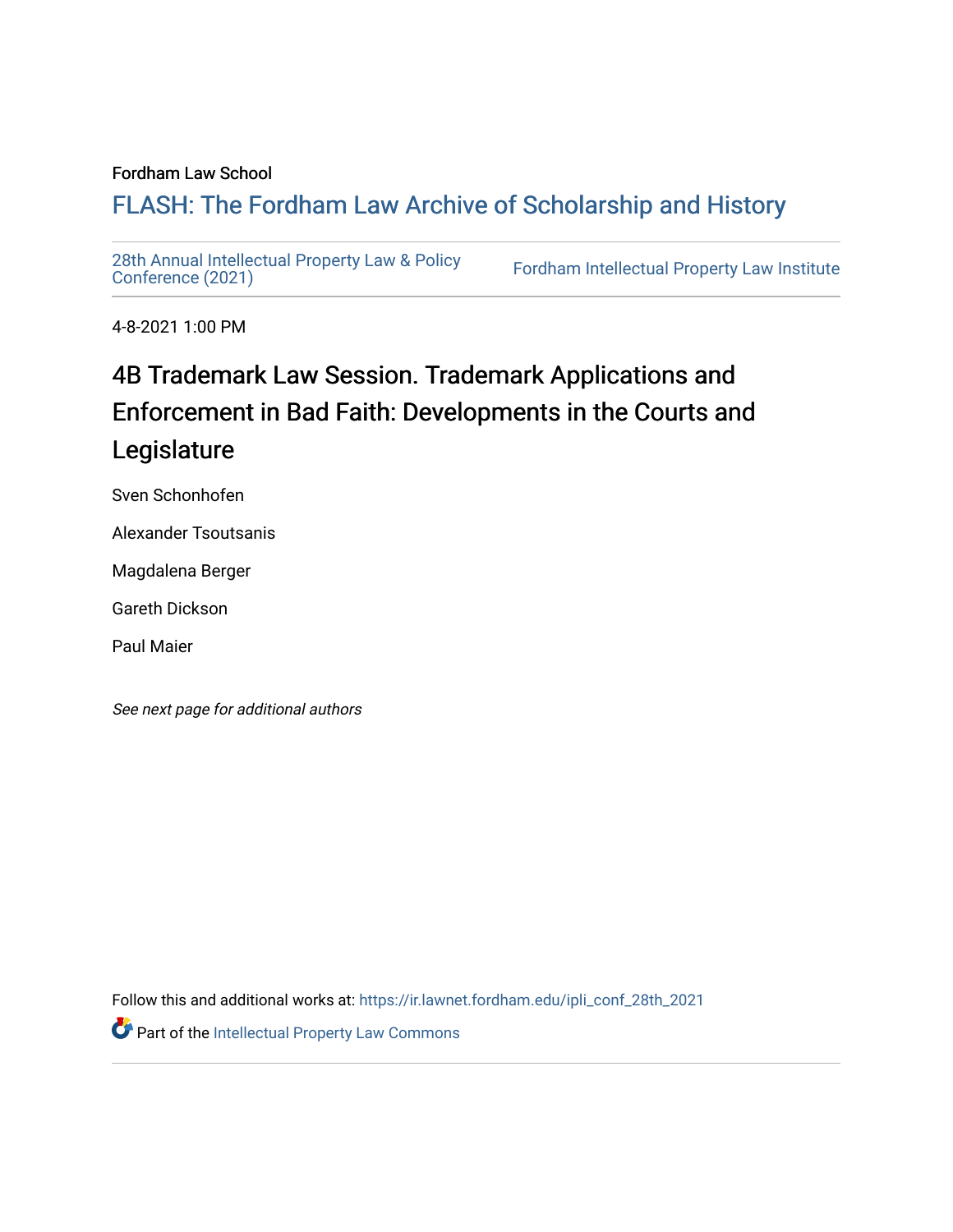# Authors

Sven Schonhofen; Alexander Tsoutsanis; Magdalena Berger; Gareth Dickson; Paul Maier; and Daniel R. Bereskin C.M., Q.C.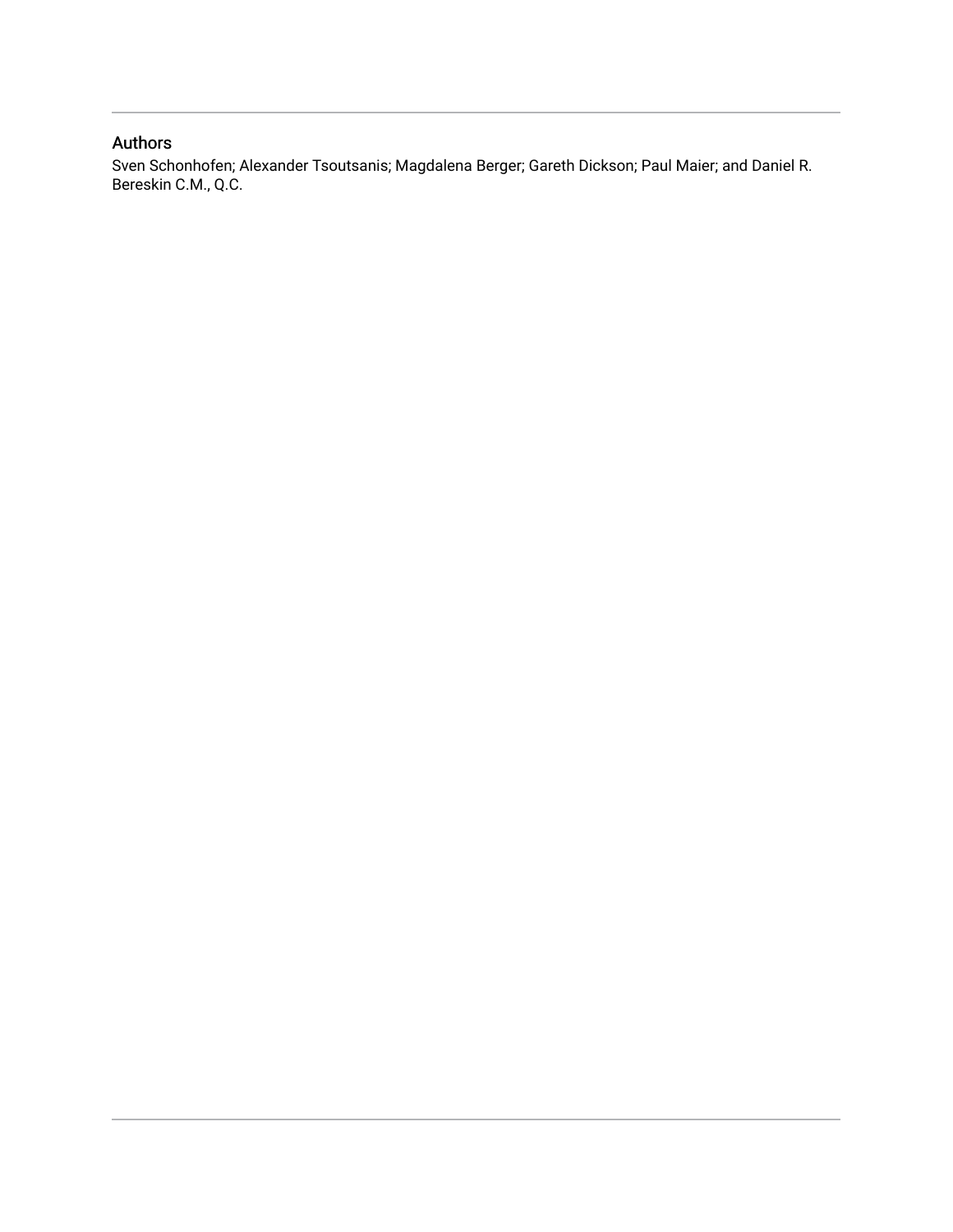# **Emily C. & John E. Hansen Intellectual Property Institute**

# **TWENTY-EIGHTH ANNUAL CONFERENCE INTERNATIONAL INTELLECTUAL PROPERTY LAW & POLICY**

*Thursday, April 8, 2021 – 1:00 p.m.*

# **SESSION 4: TRADEMARK LAW**

**4B.** *Trademark Applications and Enforcement in Bad Faith: Developments in the Courts and Legislature*

> *Moderator:* **Sven Schonhofen** *Reed Smith LLP, Munich*

> > *Speakers***:**

**Alexander Tsoutsanis** *DLA Piper Nederland N.V., Amsterdam Skykick and Beyond*

**Magdalena Berger** *Curi Platz LLP, New York How the USPTO Addresses Overly Broad Filings*

#### **Gareth Dickson**

*Taylor Vinters, LLP, Cambridge Hallmarks of Bad Faith in the UDRP*

### **Paul Maier**

*European Intellectual Property Office, Alicante Cumulation of Intellectual Property Rights and Evergreen: The Role of Bad Faith*

> *Panelist***: Daniel R. Bereskin C.M., Q.C.** *Bereskin & Parr LLP, Toronto*

> > \* \* \*

SVEN SCHONHOFEN: Welcome back here at Fordham. Day one is in full swing and we now have the second trademark session here which will cover bad faith and over-broad trademark registrations. I think cluttering the trademark registers and non-use has become an international issue over the last couple of years. There's been a lot of activity in the EU. We have tons of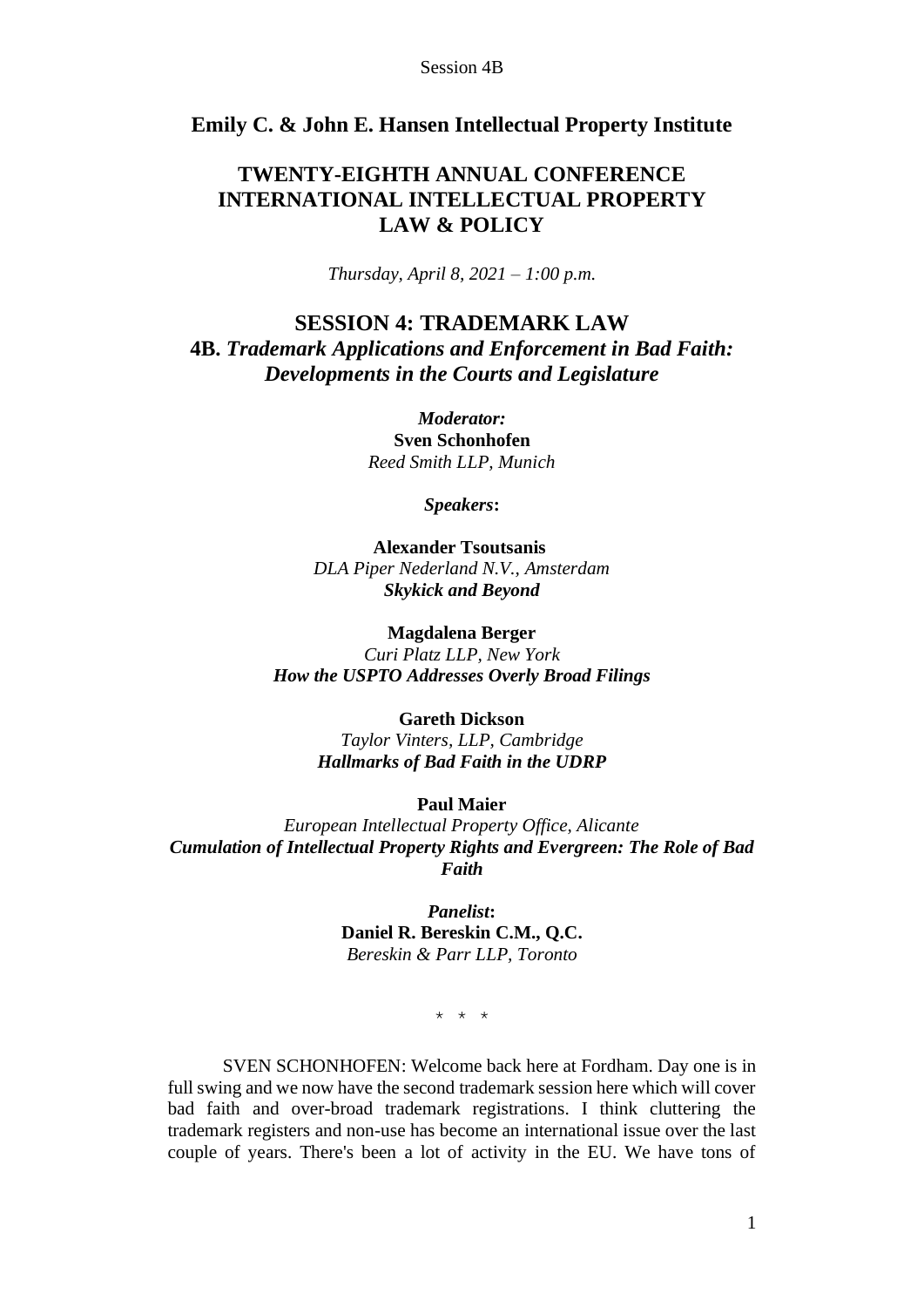decisions by now whether it's the  $SkyKick$  judgment,<sup>1</sup> obviously by the CJEU, but also some General Court decisions and then the *Neymar* case,<sup>2</sup> which dealt with taking advantage of the name of the famous football player or the EUIPO<sup>3</sup> decision in the *Monopoly* case.<sup>4</sup>

In the U.S., we have now the Trademark Modernization  $Act<sub>5</sub>$ <sup>5</sup> which has become law last year and introduces new tools to cancel trademarks that have not been used and also some activity in China. There's a lot going on. In this area, we have an outstanding panel today that will look at bad faith and overly broad trademark registrations from various angles. We have Alexander Tsoutsanis from DLA Piper who will talk about the *SkyKick* case, and Magdalena Berger from Curi Platz. She will give us a U.S. update on overly broad filings, bad faith, and the TMA.

Then we have Gareth Dickson here from Taylor Vinters, who will talk about bad faith and the UDRP proceedings.<sup>6</sup> We have Paul Maier here from the EUIPO. He will talk about evergreening and the cumulation of IP rights. Then we have a fantastic panelist here, Daniel Bereskin from Bereskin & Parr. I am Sven Schonhofen from Reed Smith here in Munich. We wanted to start with Alexander, and he wanted to talk about the *SkyKick* case.

ALEXANDER TSOUTSANIS: Thank you. Let's talk about intent to use from an EU perspective, but I'm quite aware of the fact that we're at least all virtually in the U.S. Instead of just immediately going into the specifics of EU law, let's first take a step back and think about U.S. and EU notions on. I think two very relevant concepts are intent to use and "specificity" of the designated goods and service. Clearly, EU and U.S. systems are in some shape or form aligned but not entirely aligned. As regards "use", the U.S. and EU have signed up to the 1993 TRIPS Agreement<sup>7</sup> in which article 15 states that you cannot require actual use as a requirement for filing a trademark.

However, if a country signed up for a specific exemption, such country is able to have an intent to use as a special requirement. Now, the U.S. signed up for that in 1993 already I believe. India signed up for it, New Zealand, Ireland, the United Kingdom as well. However, the EU itself as a legislator never signed up to requiring an intent to use requirement upon filing a ("federal") EU mark, which extends to this huge 500 million consumer market.

It's very helpful to be aware of (a) the U.S. requiring or at least enabling applicants to file an intent to use declaration while (b) for a EU mark - which is perhaps the majority of our filing practice nowadays in the European Union does not have such a mechanism in place because they simply didn't sign up for it.

Another important aspect is specificity, clarity, precision with identifying designated goods and services. The system followed by EU was

<sup>&</sup>lt;sup>1</sup> *Sky plc and another v SkyKick UK Ltd and another* ([EU:C:2020:45], [2020] ETMR 24) ("Sky CJEU")

<sup>2</sup> *Moreira v EUIPO - Da Silva Santos Júnior*, T-795/17 (NEYMAR) [2019/C 230/40] <sup>3</sup> European Union Intellectual Property Office.

<sup>4</sup> *Hasbro v EUIPO - Kreativni Događaji* (MONOPOLY), T-663/19 [2021/C-373/21 P]

<sup>5</sup> Trademark Modernization Act of 2020 (TMA)

<sup>6</sup> Uniform Domain-Name Dispute-Resolution procedures.

<sup>7</sup> The Agreement on Trade-Related Aspects of Intellectual Property Rights.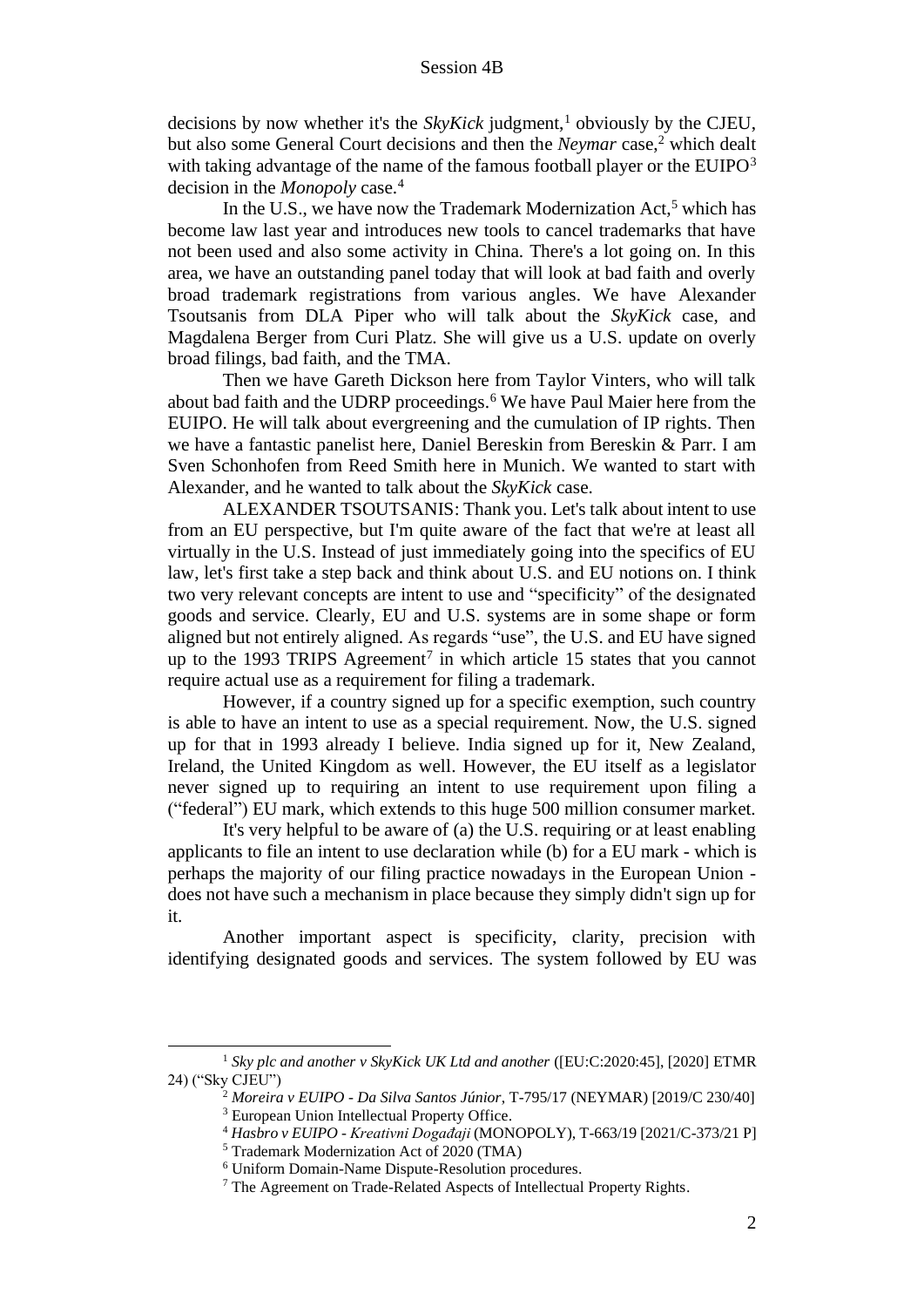always lenient in that regards, allowing class headings, 8 effectively allowing 'one size fits all'.

The U.S. has always been perhaps morestrict in specifying what services or products you would designate to use the mark for. Software is one of the examples here. Software is never permitted as such for filing in the US, as it is considered too broad. You have to specify which purpose that software serves. Well in the EU, you are still able to file a mark for the over-broad, ambiguous, open concept of software. It's helpful just as a primer to be aware of that.

Now if you then go to the EU law on bad faith, clearly the source of all wisdom here is the European court of justice in Luxembourg.<sup>9</sup>

There are three landmark decisions on bad faith, the *Sky vs. SkyKick* decision, which was rendered last year, and in which I was involved in on the side of SkyKick. The *Koton* decision<sup>10</sup> a year earlier, which is perhaps even more important in terms of impact than *Sky*. Already 12 years ago, a shape mark matter involving an Easter bunny involving Lindt, the well-known chocolate manufacturer.<sup>11</sup> Those are the three, let's say landmark decisions shaping the legal landscape in EU law on bad faith.

How do we summarize this without talking about each matter individually? I think the fair assessment here really is that the notion or the ambiguous open normal of bad faith has two meanings: (1) an absolute meaning and (2) a relative meaning. I say that because when we are explaining to lawyers or law students, for example, how the system of trademark law works, we often explain that there are "absolute" grounds for inadmissibility and there are "relative" grounds for inadmissibility. Filing opposition is a ground for relative inadmissibility, while objecting to a mark for inherently not having, let's say distinctiveness, is a matter of absolute inadmissibility.

Perhaps the odd thing is that the open norm of bad faith has always had that dual meaning: absolute and relative. The underlying rationale is the same. The ECJ said in the *Koton* decision that the purpose of trademark law is fostering fair competition, allowing competitors to file for trademark protection for their signs to be used in the trade of commerce etc., and it should serve and that's clearly nothing new, the functions of an identifier of source, a sourceidentifier distinguishing goods and services.<sup>12</sup>

There's also a uniform framework for assessment as well, e.g. on what's the evidence required, the legal effect of the invalidity, when to assess bad faith etc.

But the real novel element is not in admitting an argument of bad faith as a ground of *relative* inadmissibility in which the ECJ said you are then unfairly undermining third-party interest rights. The classic example is, you file a mark while you clearly know that somebody else in the same marketplace you're operating in is already using that sign. The *Lindt* ruling 12 years ago explains that sort of relative ground of inadmissibility in the concept of bad faith. The new dimension, if we can say so, in the field of invalidating marks on

<sup>&</sup>lt;sup>8</sup> Class headings describe, in broad terms, the nature of the goods or services contained in each class.

 $9$  (ECJ)

<sup>10</sup> *Koton Mağazacilik Tekstil Sanayi ve Ticaret AŞ v EUIPO*, [2019-C-104/18 P] (EU:C:2019:724)

<sup>&</sup>lt;sup>11</sup> Chocoladefabriken Lindt & Sprüngli AG v Franz Hauswirth GmbH [Case C-529/07, 11 June 2009] (EU:C:2009:361)

<sup>12</sup> *Koton Mağazacilik Tekstil Sanayi ve Ticaret AŞ v EUIPO*, §46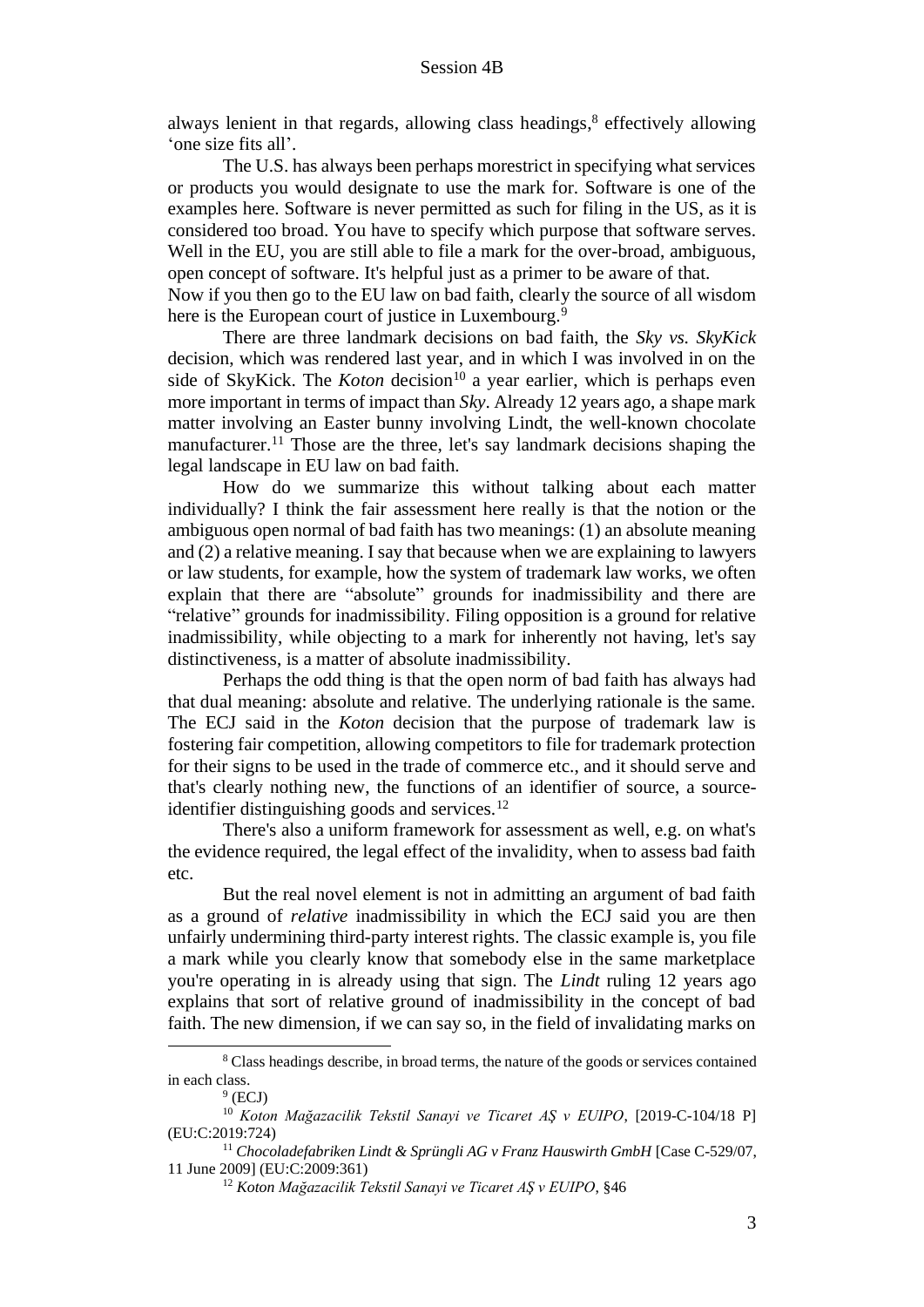the grounds of bad faith is in the dimension of serving as an *absolute* ground of inadmissibility.<sup>13</sup>

To be clear, it was already framed as a ground of absolute ground for invalidity but it was never really expressly said what that actually means in the concept of bad faith. Now the two new decisions, first the 2020 *Sky* decision and the 2019 *Koton* decision explain that a bit more. They say you are also acting in bad faith as an applicant when you're filing a mark and you are not filing it with an *intent to use*, precluding therefore the mark to then function as a mark, as an identifier of origin serving to subsequently distinguish goods and services. Even though the EU never signed up for requiring intent to use at such, it is now in a way nested in there, in the concept of bad faith as a ground for invalidity.

SVEN SCHONHOFEN: I'm sorry to interrupt, you have run out of time. Can you maybe sum up in half a minute and then we can go into further discussion afterwards?

ALEXANDER TSOUTSANIS: Yes, sure, I'm glad to do that. The interesting thing really is, the impact here for brand owners. The question really is what should you do with your existing portfolio? In future filings on the EU side of the mark, you should really be more specific. The question really is for lawyers out there to file more specific because overbroad filings are now vulnerable to be invalidated on the grounds of bad faith. It is all about speaking to your client, be in the clear about commercial logic, etc. instead of simply filing for overbroad goods and services.

There is also now a matter pending before the ECJ on the matter of repeat filings. The takeaway of that dispute is that a brand owner should be very careful: 'evergreening' is not considered acceptable but updating your mark is, e.g. if you are having to update your corporate house style, for example. Sven, I'm handing back over to you and look forward to any questions from the panel.

SVEN SCHONHOFEN: Yes sir. Thank you very much. The *SkyKick*  judgment obviously has been heavily discussed over the last year. My question to you, Alex, first is, what do you actually think will be the implications? Do you think there will be a new trend with regard to trademark specifications, that they will be a lot more specific, or do you think this year's general trend of broad specifications that we have at the moment will continue and the consequences of the judgment aren't actually that big?

ALEXANDER TSOUTSANIS: Let me be very clear. Lawyers are never self-serving, they're clients-serving. The question really is, what is the interest of the client? There are some clients out there which are well-known marks in which is very well acceptable that you would be filing in other areas in which you are not already active in. But in reality, the old way of simply filing for let's say three classes because you are allowed to file for three classes for free, is really old-school thinking. Now clearly you have to pay already per class so that helps loosening thinking there.

It really has to be understanding the field your client is active in and therefore proper specific filing for those goods and services while still having some flexibility there. I'm calling that 'stretch zone' or stretching out to other areas maybe in the future, with regard to the foreseeable future. To be clear, it's never in the interest of a client to be suddenly falling victim to witness hearings,

<sup>13</sup> *Chocoladefabriken Lindt & Sprüngli AG v Franz Hauswirth GmbH*, §34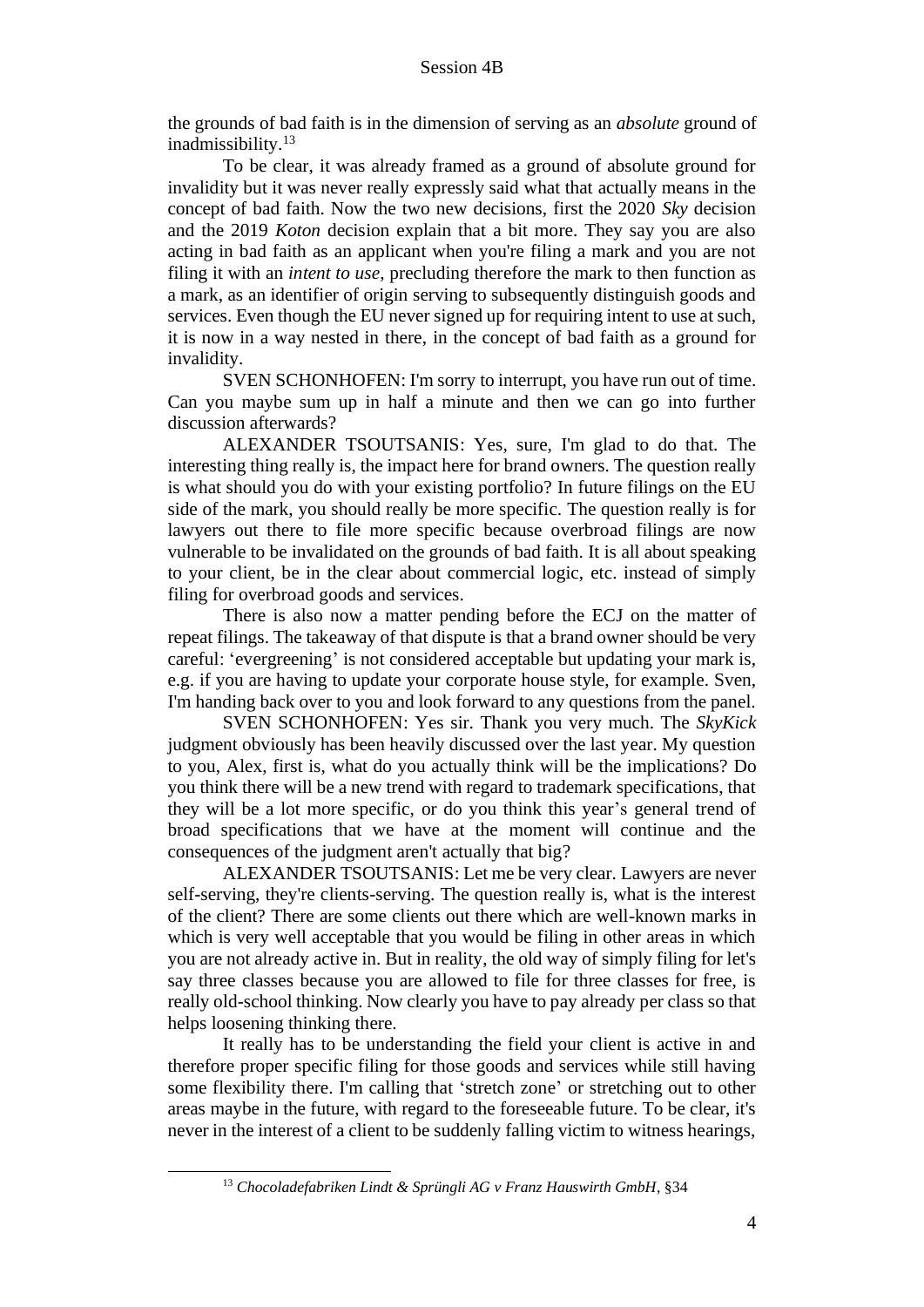having to explain commercial logic behind a certain filing. You already have seen at the EU level for example, that the EUIPO does not shy away from sometimes ordering even witness hearings to explain what their commercial logic underlying their trademark application is.

SVEN SCHONHOFEN: Okay, thank you Alexander. I obviously don't have to ask you if the court got it right here, but I would like to hand this question over to Daniel. What do you make of this *SkyKick* decision?

DAN BERESKIN: I have to say that although Alex has undoubtedly forgotten a lot more about EU law than I will ever know, I don't really see *SkyKick* as making any significant change to the manner in which trademark applicants approach applying for EU trademarks. True it is, that in the UK and other places you have to have a bona fide intent to use but I have seen so many cases where there's gross overclaiming. There are two kinds of gross overclaiming. One is where the goods that are of primary interest to the applicant, let's say ice cream, are related to other goods such as candy.

If you combine ice cream and candy in one application even though you don't have any immediate plans to launch the trademark for candy, I don't see anything wrong with that. On the other hand, there is a world-famous trademark for a soft drink that is known to everybody here that covers in addition to soft drinks, preparations for eradicating vermin, artificial insemination of semen and purification installations for sewage. Well, that's ridiculous and of course, I hope nobody would think of doing that anymore, but gross overclaiming is still going on. I recently encountered a trademark registered in the  $USPTO<sup>14</sup>$  by a German company where the trademark registration runs to something like 25 pages. The word count of the description of goods and services is an excess of 13,000. A lot of people don't seem to be getting the message that you must have a bona fide intention to use the trademark in the USA.

ALEXANDER TSOUTSANIS: I think you raised a very interesting question previously, about the role of let's say the regulation, which has a specific clause in the EU regulation requiring clarity and precision. To identify goods and services, which is similar to this requirement of specificity in the U.S. The odd thing is, the ECJ never went as far as saying lack of clarity as such is an independent ground for refusal or invalidity in the EU system. When you think about areas for improvement, clearly that may be one of them.

SVEN SCHONHOFEN: Thank you to the both of you. We are moving now on to the U.S. view. Lena, the stage is yours. I hope that the slides will work.

MAGDALENA BERGER: I named my talk *Claim More, Use Less, and Other Bad Guys: Bad Faith during Trademark Prosecution*. The first question that comes up in the U.S. is, what does bad faith actually look like? There's different aspects of bad faith that come up. It could be the intention to never really use the mark or to use the mark for only one good, but you file for a gazillion goods just like we discussed.

It can also be the intention to exclusively sell the mark. Meaning you grab a mark that you know is going to be very valuable, think of newborn babies of celebrities. Then there's the classic, intention to trade off of goodwill. You intentionally use a trademark that's very similar to a famous trademark. Whenever I talk to you as trademark practitioner's, they're like "There can't be

<sup>&</sup>lt;sup>14</sup> United States Patent and Trademark Office.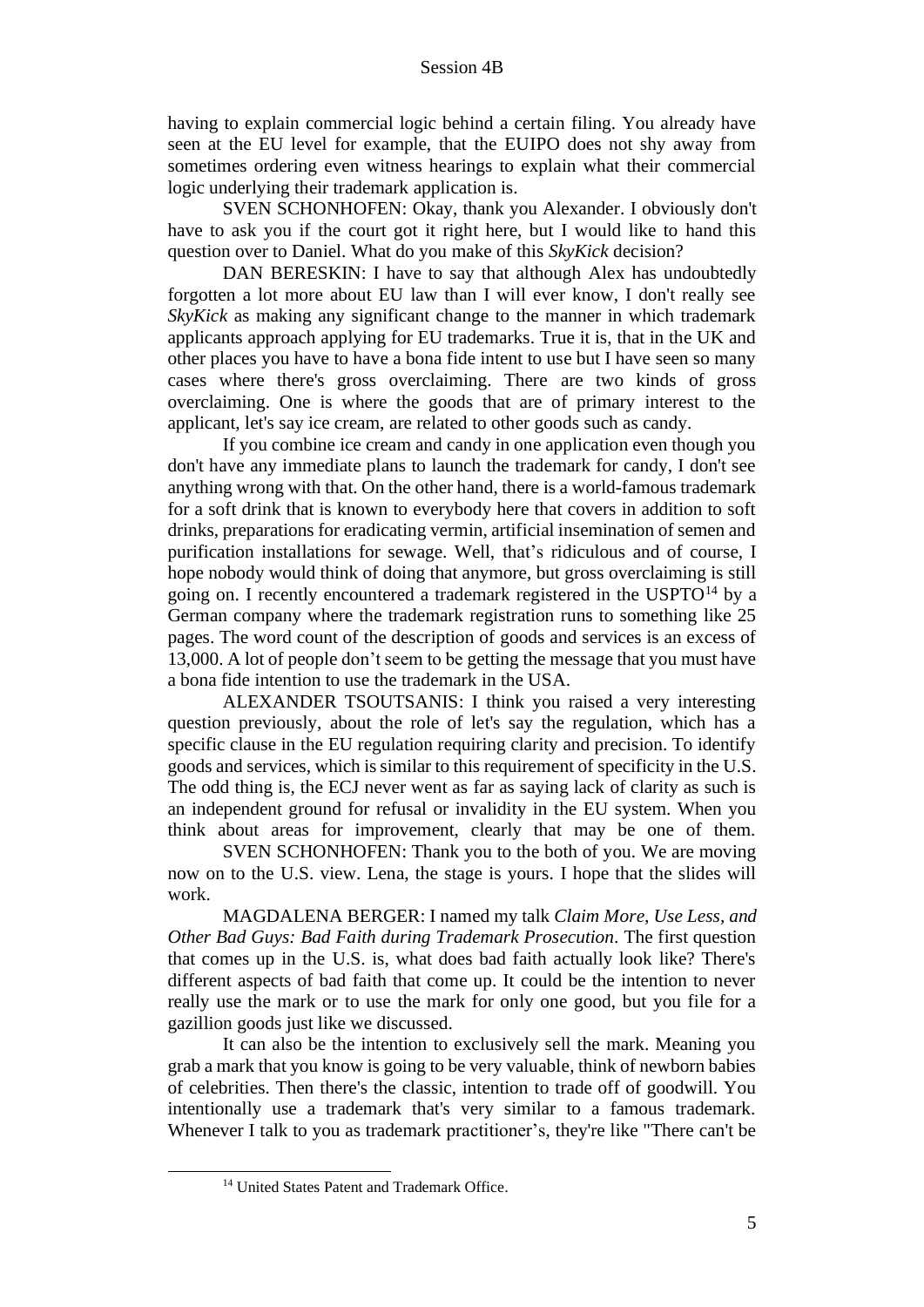bad faith in the U.S., we have so many safeguards. You can go to the TTAB,<sup>15</sup> you can go to the courts. Bad faith is one of the factors. We have it right there. It's not pretty clear, it might be unclear in Europe, but not in the U.S.."

Non-use is grounds for cancellation. So, why do we have an issue? There's even safeguards during prosecution. Dan just mentioned it. You have to declare under penalty of law when you file for a trademark application, stating that the applicant is using or intending to use the mark and that the trademark that the person is actually, the owner and that he has a right to use the mark. You have to prove use by submitting specimens of use that are actually, evaluated by a real person. The description of goods and services must be specific.

We have the threat of perjury, the requirements for use by submitting specimens, and also, the description of goods and services has to be specific and not just somewhatspecific. In the U.S. it means specific, definite, clear, accurate and concise. One could say that all these words somewhat mean the same, but there has actually, been case law on this requirement for specific, definite, clear, accurate, concise. Meaning, we can't just file a trademark application in the U.S. for software. No, we have to say, is it downloadable or non-downloadable? What does the software actually do? Is it a software that is used to track motion that is detected by a motion sensor and then processes that to give you a video channel?

This applies to all applications: The application under section one, which is use based;<sup>16</sup> Under section  $44^{17}$  and 66,<sup>18</sup> 44 is the Paris convention<sup>19</sup> claiming priority and 66 are the international registrations under Madrid.<sup>20</sup> But there are loopholes.

Those loopholes really get the U.S. register. The trademark applications based on Paris and Madrid do not have to show actual use in commerce until they renew. That's between year five and six. They often start out with a very broad description of goods and services. They're filed in Europe, for example, where they just click down the list and take them all, take the class headings and then everything that's under there. They'll sit on the U.S. register for five to six years, without proving that they're using the market in the U.S.

And then there are loopholes for the U.S.-based trademarks as well. If you file based on intent to use, it means you only say that you are intending to use the mark, but you need some more time to really settle everything. Then you have up to three years where you don't have to use the mark. During this time, you are already on the register and you will block younger applications for that period of time.

Then you have to prove use. You have to provide a specimen of use. If you have a whole lot of things in one class, one specimen for one good or one service is, technically speaking, enough. You might be claiming every cleaning product under the sun in class one and every chemical product under the sun.

<sup>&</sup>lt;sup>15</sup> Trademark Trial and Appeal Board.

<sup>&</sup>lt;sup>16</sup> Section 1 of the Lanham Act – Application for registration; verification (15 U.S.C. §1051)

 $17$  Section 44 of the Lanham Act – International conventions; register of marks (15) U.S.C. §1126)

 $18$  Section 66 of the Lanham Act – Effect of filing a request for extension of protection of an international registration to the United States (15 U.S.C. §1141f)

<sup>&</sup>lt;sup>19</sup> Paris Convention for the Protection of Industrial Property (1883)

<sup>&</sup>lt;sup>20</sup> Madrid Agreement Concerning the International Registration of Marks (1891)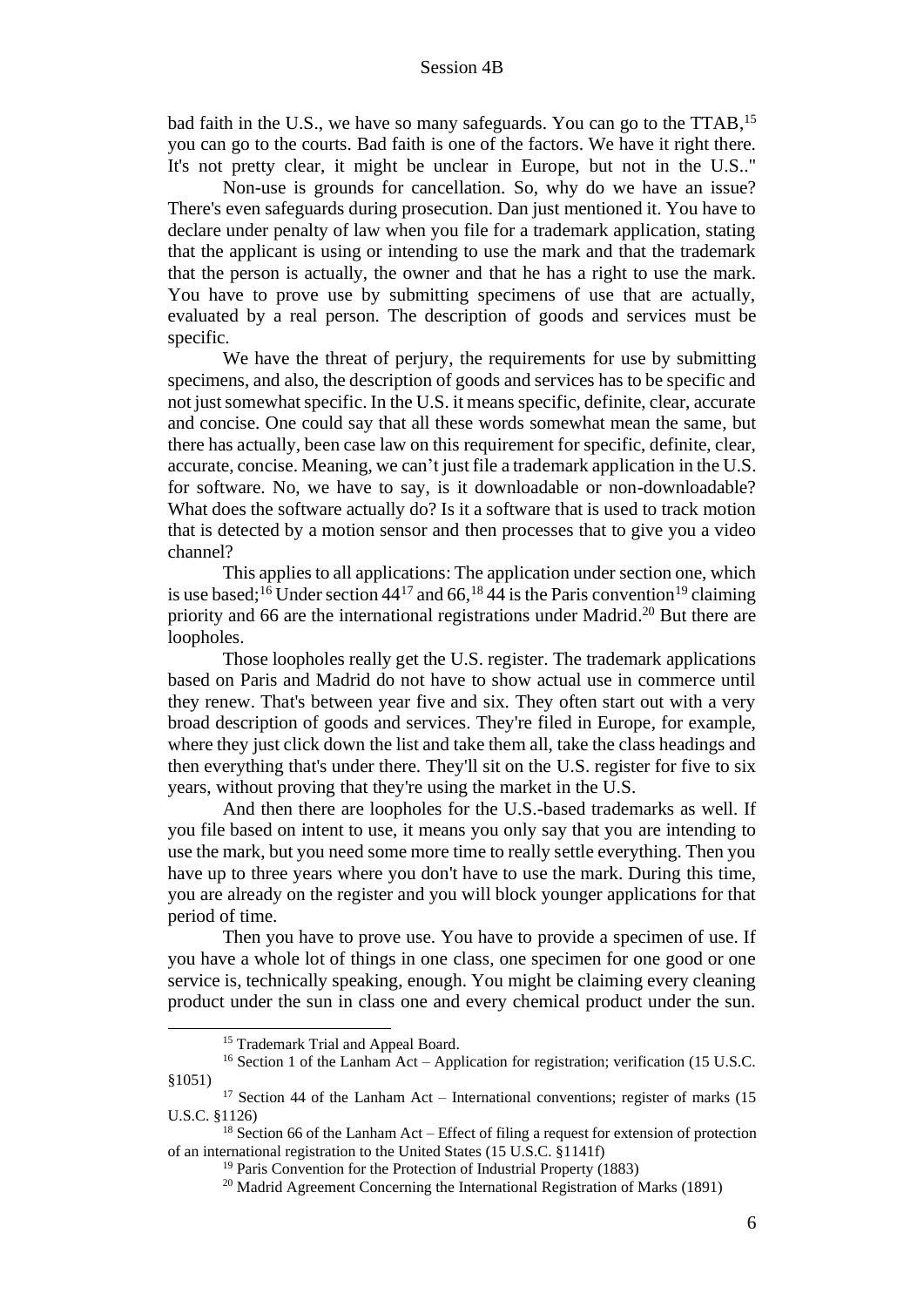You may have to only provide one picture of one bottle. That's sufficient to prove use. When the range is wide, the range of items is wide, the examining attorney may request an additional specimen. Whether that happens or not, that's up to your good luck.

What can third parties do about bad faith and about non-use and about all those questionable specimens aside from going to court? Because noone wants to look at going to court. That's expensive and it takes forever. There used to be a specimen protest program that was just discontinued. One of the probably most undervalued things that you can do in the U.S. is what we call a letter of protest.

It's a very low-key method to send a note to the Trademark Office and say, "Hey, with this examination there's something going wrong." Any third party can submit evidence that's relevant to a ground for refusal of registration: likelihood of confusion, saying the examining attorney did not see this registration and he or she really should have. Anyone can say, "Oh, this trademark application is really descriptive or generic." Anyone can say "This trademark is really suggesting a false connection." You have to do that during the application process, and it's only \$50, which is nothing in the U.S. trademark system.

Now we have the wonderful Trademark Modernization Act. It was just signed into law last year. It creates two new cancellation proceedings that are meant to be taken care of at the stage of the Office, not the TTAB, which would save a lot of money.

It can be filed by any third party. There will be no question of standing and you do not have to reveal who's behind it. It's meant to be super fast and super cheap. Those are really meant for all the trademarks that are not used either because they've never been used for some goods and services. That's expungement, that's really for those Paris and Madrid registrations or it's meant for those marks who have questionable specimens or claim a date of first use that's really not quite true. The goal would be to remove some or all of the goods and services that were claimed overly broadly.

The details are fuzzy because it's brand new. There will be specific rules. No one knows yet how much this is going to cost, no one knows anything about deadlines. No one knows what evidence you'll have to have because the implementation won't happen until 2021, but that's how the U.S. is trying, I guess, to tackle it. If you want to know more about the Trademark Modernization Act, you have to go to the session tomorrow, the U.S. Trademark Update, where there's going to be an in-depth review of this. With that, I'm done. Thank you so much.

SVEN SCHONHOFEN: Thanks, Lena. Following up on the Trademark Modernization Act, how relevant will these new mechanisms be, or is it just difficult to determine at this point, because the procedures aren't really clear as you just mentioned.

MAGDALENA BERGER: Everyone is really excited about it because until now, we really only have cancellations at the TTAB, and that's a full-blown proceeding. It's a little less than going to court, but it's costly and it takes a lot of time and it will eventually lead to a full-blown discovery. Whenever my clients see discovery, they are like, "I can't afford this, this is not worth it." Those new tools, if they really work the way they're advertised right now, they might actually help to get those registrations early in a cheap way and get them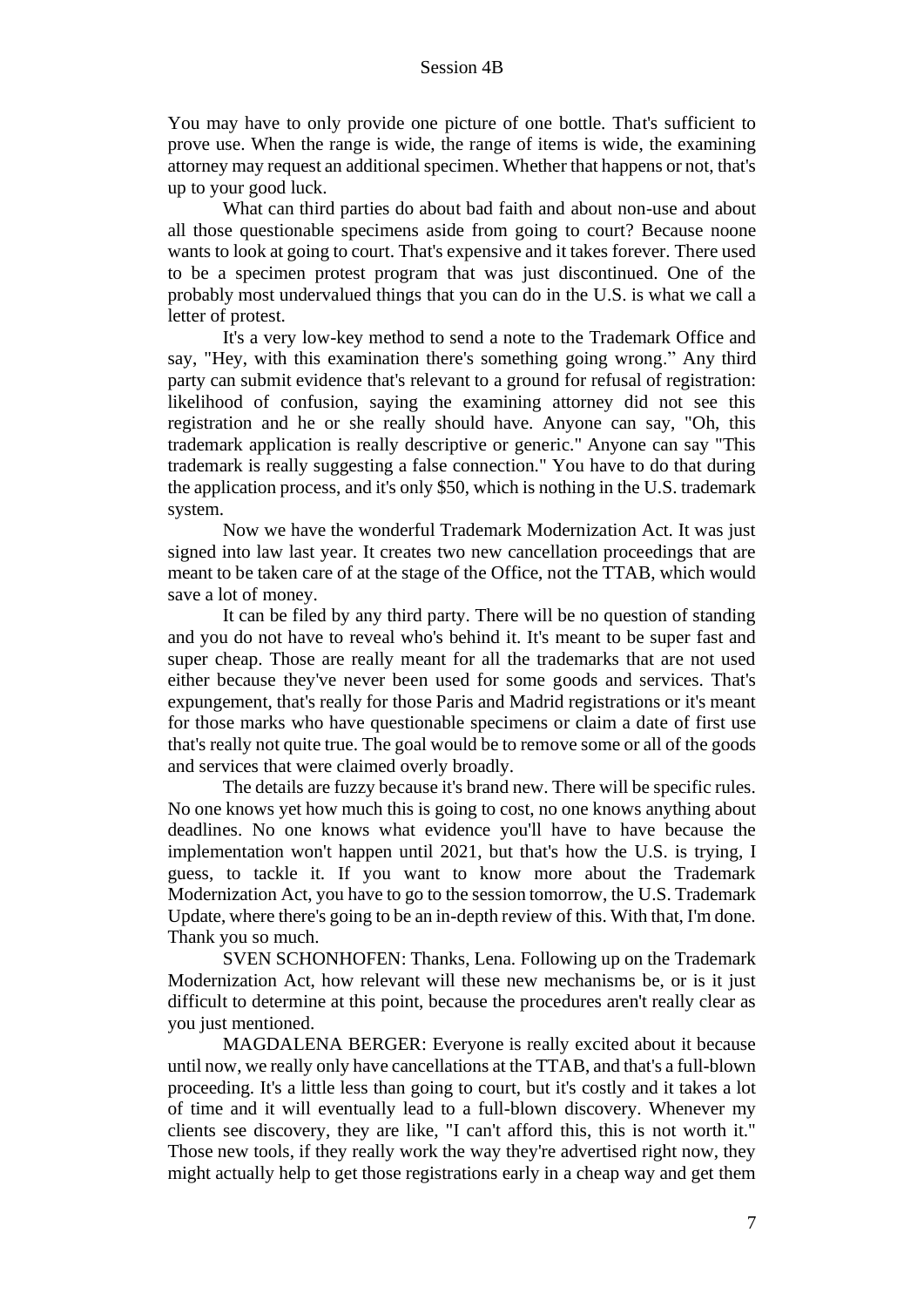to shave off those goods and services that they're not using. I agree with Dan in that sense, no one has gotten the lesson yet that it's not worth it to overclaim. It's just in our DNA. Part of it is also that attorneys really – we have to make sure that we get our clients the most protection so there is this tension between, I have to advocate for as much as they can get without risking anything. The risk was relatively low up until now, even in the U.S. where the risk was higher than in the EU, in the EU, there seems to be no risk whatsoever.

SVEN SCHONHOFEN: Okay, thank you. Something, that also goes in that direction and that's experienced a lot in the States right now, is at least failure to function refusals.<sup>21</sup> Can you give us some background why there's such a trend of these refusals at the moment? Is that maybe part of a bigger picture that the USPTO is generally making it harder to register trademarks? What are your thoughts on this?

MAGDALENA BERGER: There seems to be a trend going on to make it harder to register trademarks right now in the U.S. I feel like in the eight years that I've been doing this here, I've gotten more office actions out of the blue, I've gotten more weird questions about things. I've gotten more refusals that are borderline to the point that I wish I had the kind of client who could go on appeal. The failure for function refusal seems to be the newest pet, it almost seems like they had a retreat at the USPTO and then they all decided to use it from now on. It really feels like this because we haven't seen them and now they keep popping up. It's hard to say because it's really how many symbols, devices, and words can there be that can't function as a trademark? For example, they refused "She Knew She Could" for goods like jewelry, blank journals, and beach bags.<sup>22</sup> I don't know why. The refusal was based on the fact that it's a common sentence, "She Knew She Could." Okay. Good for them. The other one was "Legal Landmines" for a business coaching and educational services, failure to function.<sup>23</sup> I'm not sure. It seems like they just use it in addition. In general, specimens have been refused more often. There have been more additional requests for specimens. One of my colleagues snarkily said it might be that because of COVID, they have so much time to Google now that they just Google everything and then they give you a hard time.

SVEN SCHONHOFEN: Okay, thanks, Lena. We are moving on now to Gareth and—

MAGDALENA BERGER: Wait, Sven. Alex, did you have a question? You unmuted yourself.

ALEXANDER TSOUTSANIS: Yes. Well, just very simple for the understanding of the EU lawyers in this virtual room. My question really and I clearly know that you also have an EU record as well, Lena, but my question really was failure to function, what is the single sentence summary for that? Is that the separate ground for invalidity or refusal?

MAGDALENA BERGER: It's not being able to be used as a trademark, so it can't be a source identifier. The idea is it can't be a source identifier because it's so commonplace. It's oftentimes tied to descriptiveness. That's what it makes it so hard, but the nutshell is it can't be used as a trademark even though you try,

<sup>&</sup>lt;sup>21</sup> This applies when a trademark has been considered as merely informational matter.

<sup>22</sup> *In re PIF Group LLC*, TTAB Serial No. 88084519 (November 23, 2020) [not precedential]

<sup>23</sup> *In re Nancy D. Greene*, TTAB Serial No. 87830154 (November 18, 2020) [not precedential]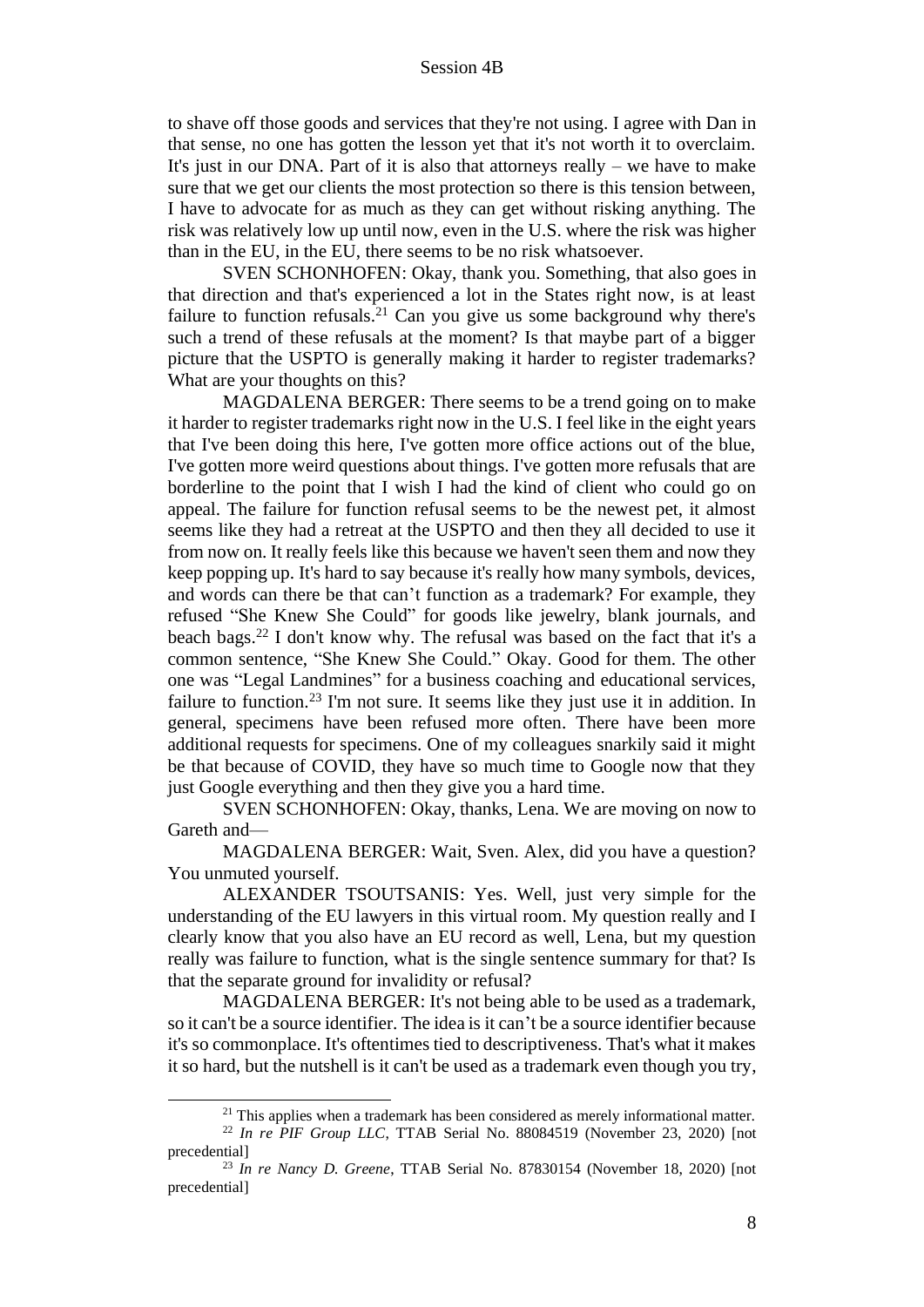because it can't be a source identifier.

ALEXANDER TSOUTSANIS: Which in EU wording would mean the mark has no distinctive character, is it broader than that?

MAGDALENA BERGER: It's broader than that. It's bigger than that. ALEXANDER TSOUTSANIS: Thanks.

MAGDALENA BERGER: You could call it the original sin. It's like you can't even be a trademark, you tried but you can't be one, but yes, it's tricky. I looked it up when I got the first refusal, I was like, "What's that?"

SVEN SCHONHOFEN: No problem. Let's hand it over to Gareth now, and he will talk about bad faith and the UDRP proceedings and especially this brand-new *Hallmark* case.<sup>24</sup> Gareth, the stage is yours.

GARETH DICKSON: Okay, thank you. I'm going to try to share my screen as well. Okay, perfect. We have five minutes for my session today, and we're going to look at hallmarks of bad faith in the Uniform Domain Name Dispute Resolution Policy. We're going to look at where that began, and how it introduced into the domain name system a three-stage cumulative test for the transfer of domain names, of which bad faith is a key and possibly *the* key component. We'll end up with a couple of comments on how the system has developed to interpret bad faith through panelist consensus, rather than as a matter of strict precedent.

As you might already know, the UDRP was the first consensus policy adopted by ICANN.<sup>25</sup> That means that the multi-stakeholder groups within ICANN, which are trademark owners, users, registrars, registries, governments, etc., all accepted this policy. It was established back in 1999 and it hasn't actually been updated in the more than 20 years since then, despite landmark developments in technology that we now use to communicate and advertise online. During this time, the central premise and the purpose of the UDRP has remained the same. That is, as it has always been, to target clear cut cases of cybersquatting.

The three-stage test that it sets out is probably well known to many of you. First of all, the complainant has to show that they have rights in a trademark and that the disputed domain name is confusingly similar to that trademark; it's effectively a standing threshold requirement. The rights or legitimate interest ground, (i.e. asking whether the registrant has rights or legitimate interests in respect of the domain name) operates as a bit of a check on the third requirement, namely that the complainant shows that, on the balance of probabilities or by a preponderance of the evidence, the respondent has used the domain in bad faith and registered it in bad faith.

What this means is that if a respondent can show that they have rights or legitimate interests in the domain name, then notwithstanding that there may have been a finding of bad faith, they can retain their domain name because the test under the UDRP is cumulative and all conditions must be satisfied.

Looking back to the origins of the UDRP back in 1999, the policy itself sets out four non-exhaustive examples of what constitutes or may constitute evidence of bad faith. It really reflects the fears of trademark owners at that time, by trying to answer the question: "How did we think that the internet might be detrimental to our trademark interests?" So you can see them here on the slide, they're quite

<sup>24</sup> *Hallmark Licensing, LLC v. Jarod Hallmark*, January 21, 2021, Claim Number: FA2101001929310, ADR Forum (National Arbitration Forum)

<sup>&</sup>lt;sup>25</sup> Internet Corporation for Assigned Names and Numbers.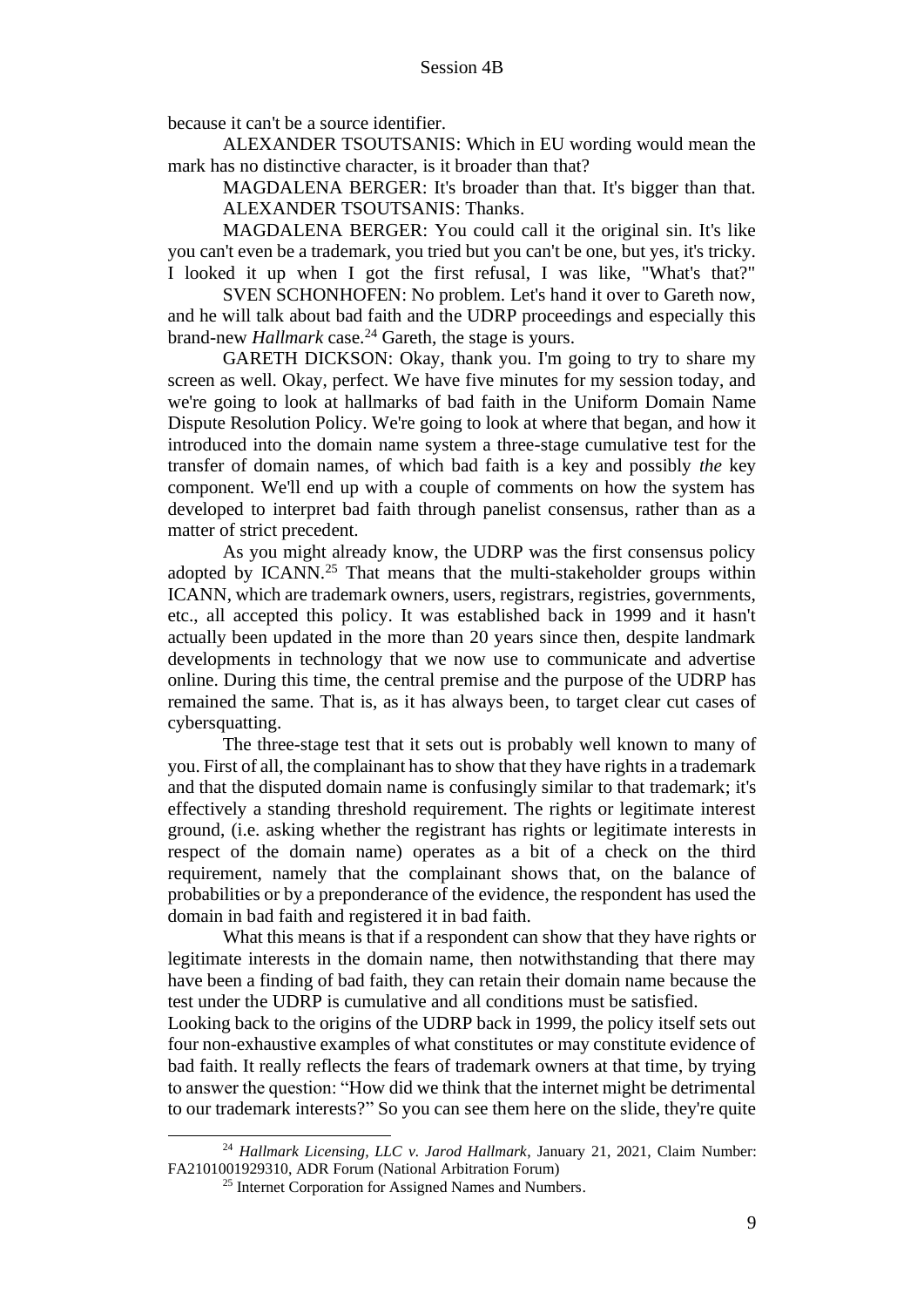predictable sorts of malfeasance: for example, registering a domain name and trying to sell it for an inflated price to the trademark owner; trying to sell it to a competitor or threatening to do that; acquiring the domain name in order to block a trademark owner from acquiring the domain themselves, either to put them at a commercial disadvantage, because they aren't able to get that valuable piece of online real estate, or potentially to disrupt their business.

Then there's the good old-fashioned trademark infringement style of cybersquatting, where you register a name that is confusingly similar to another mark and you use it to try to piggyback off its fame and reputation, or just to confuse consumers into purchasing your goods and services when in fact they're looking for others.

But it doesn't take much thought to realize that there are going to be plenty of disputes that arise around the edges of those four examples of bad faith, that don't fall exactly within them, and that is context for how the requirement of "bad faith" has evolved in the UDRP.

In understanding how bad faith, in particular, has been developed within the UDRP, you need to bear in mind that UDRP decisions are made by panelists from all around the world. They're all independent, and they might come from a variety of backgrounds. There's diversity of language, cultures, maybe even professional interests, a political perspective, ideas about free market, and so on.

They also provide decisions which are not technically binding. Yet, notwithstanding that there has been a lot of change in internet use and the tools that are available to users, and also to how cyber squatters operate in the 20 odd years since the UDRP was first adopted, there's been no change at all to the UDRP itself. So what has developed in its place is a consensus among panelists as to how it should be applied in light of changing circumstances, and  $WIPO<sup>26</sup>$ has just recently produced version three of its jurisprudential overview of panelists' consensus on various questions, <sup>27</sup> to help registrants and domain name owners and speculators and trademark owners, understand what falls within and what falls outside of the UDRP, the aim being to make the UDRP more predictable.

Broad consensus, by its very nature, works most of the time for most people, but, also by its nature, there are always going to remain examples around the edges. The hallmark.tv is one such recent case, where Mr. Jarod Hallmark registered the domain name <Hallmark.tv> but didn't participate in the complaint filed against him by Hallmark. The panel in this case, acknowledged that on the face of it, the registrants' name was indeed "Hallmark" and that might be prima facie evidence of him having a right or legitimate interest in the domain name, which would mean the UDRP's cumulative three-step test had not been met by the complainant and he would get to keep his domain name.

However, the panel went on to say that because there was no corroborating evidence of the registrant's name before the panel, it was not prepared to make a finding that the registrant did in fact have a right or legitimate interest in <hallmark.tv>. The panel then drew the further inference that because the registrant must have known of the complainant's trademark because it was well

<sup>26</sup> World Intellectual Property Organization.

<sup>27</sup> WIPO Overview of WIPO Panel Views on Selected UDRP Questions, Third Edition ("WIPO Jurisprudential Overview 3.0")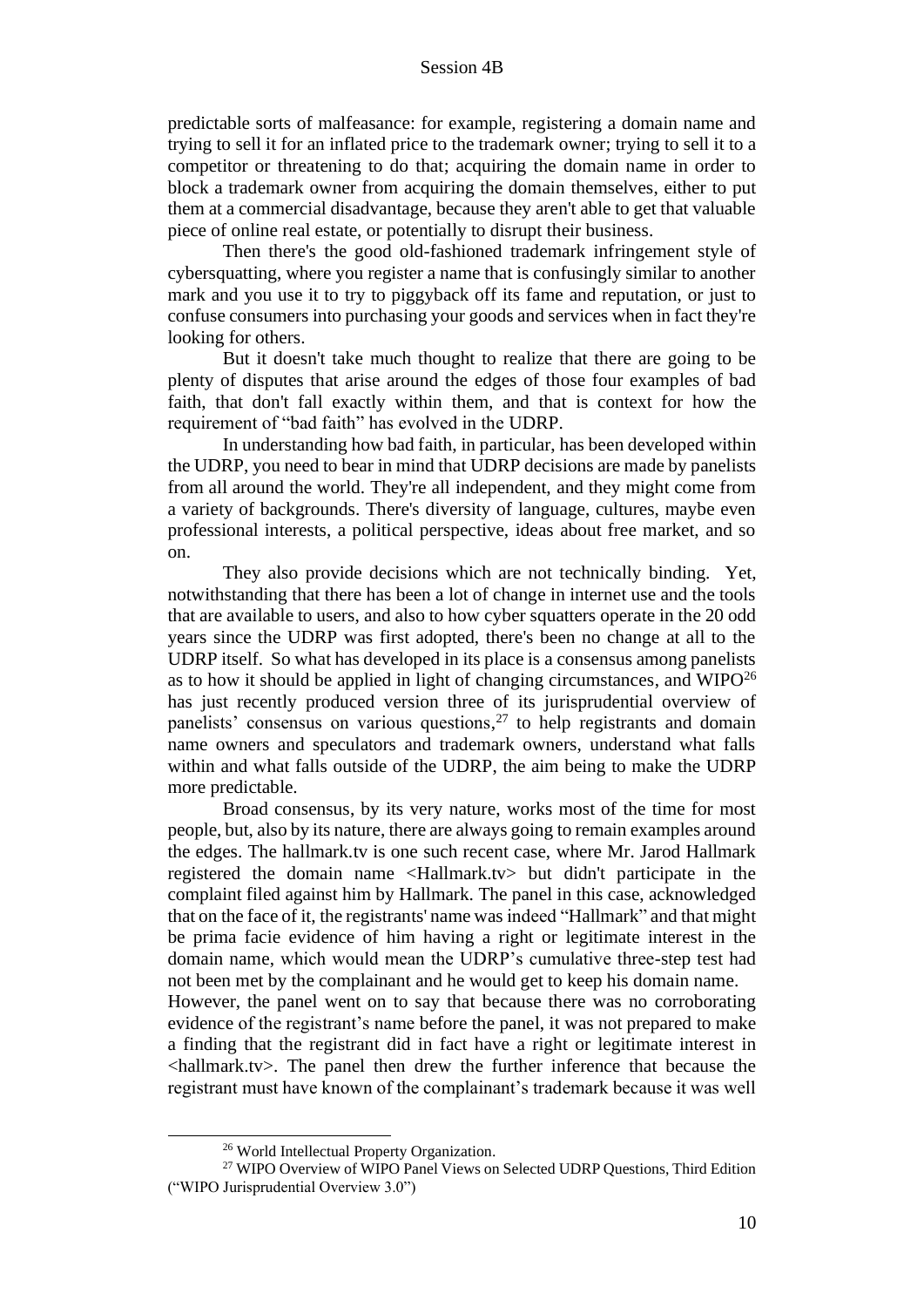known, the domain name had been registered and was being used in bad faith. And that more or less the end of the analysis.

A lot of commentators believe this decision indicates that nowadays under the UDRP, and to its detriment, bad faith i) is presumed, thereby reversing the burden of proof in the UDRP and holding respondents to a higher standard of proof than complainants, and ii) is held in such high regard that it unjustifiably diminishes the requirement that a complaint prove that all three tests are satisfied before a panel can dispossess a respondent of their domain name, and is causing an imbalance in the system.

That one example aside, though, the concept of bad faith fits well when you remember what the UDRP exists for. It is for clear-cut cases of cybersquatting. If a dispute is around the edges, then perhaps the simplified administrative process provided for by the UDPR is not going to be quite suitable. Bad faith is of course a necessary component of that test, but when you look at the need for complainants to *also* prove rights and legitimate interests, you can see that it is not intended to be the sole determining factor and must be balanced against other exonerating factors. It's a necessary but not a sufficient component of the test.

The consensus that has developed among panelists on interpretation of the UDRP over two decades has made the policy much more predictable. It works for most people most of the time, but even so reasonable people can still disagree over cases that exist around the edges.

SVEN SCHONHOFEN: Thank you, Gareth. Just a brief question on the *Hallmark* case, actually, do you think that the panelists got it right here? Because the domain owner, it was his last name. He used it, and let's assume he would use it, I don't know, for his family pictures or whatever he has on that website. Would you think this is actually a case of bad faith? Do you think this is a one-off decision or is that the more general trend here?

GARETH DICKSON: I think if the domain name had been in any other top-level domain, the outcome might have been different. If it had been in, maybe even dot travel, or dot photos or something other than dot tv, it may have been slightly different, but the fact that this was a well-known trademark for television services, and there's a Hallmark TV channel, meant that the respondent really did need to explain why he had chosen to use the dot tv toplevel domain. I think if I had been deciding this case I would have focused on that narrower question, rather than the potentially much broader issue of a respondent's standard of proof in corroborating their own name, for example.

What is also interesting is that some post-fact investigation revealed that this probably was a real person, there probably was somebody called Jarod Hallmark. There's a seemingly legitimate LinkedIn profile that appears to correspond with the registrant information and so on, but nonetheless the respondent didn't participate and the panelist should only really decide the case on the basis of the evidence submitted. Under the WIPO Jurisprudential Overview that I mentioned above, one of the factors that you can look at in determining whether somebody has a genuine right and a legitimate interest in the domain name and whether there is bad faith, is whether or not they participate in the proceedings.

Of course, in this case, there was no participation, and some panels will say, "Well, that's okay. That weighs in favor of a finding of the domain name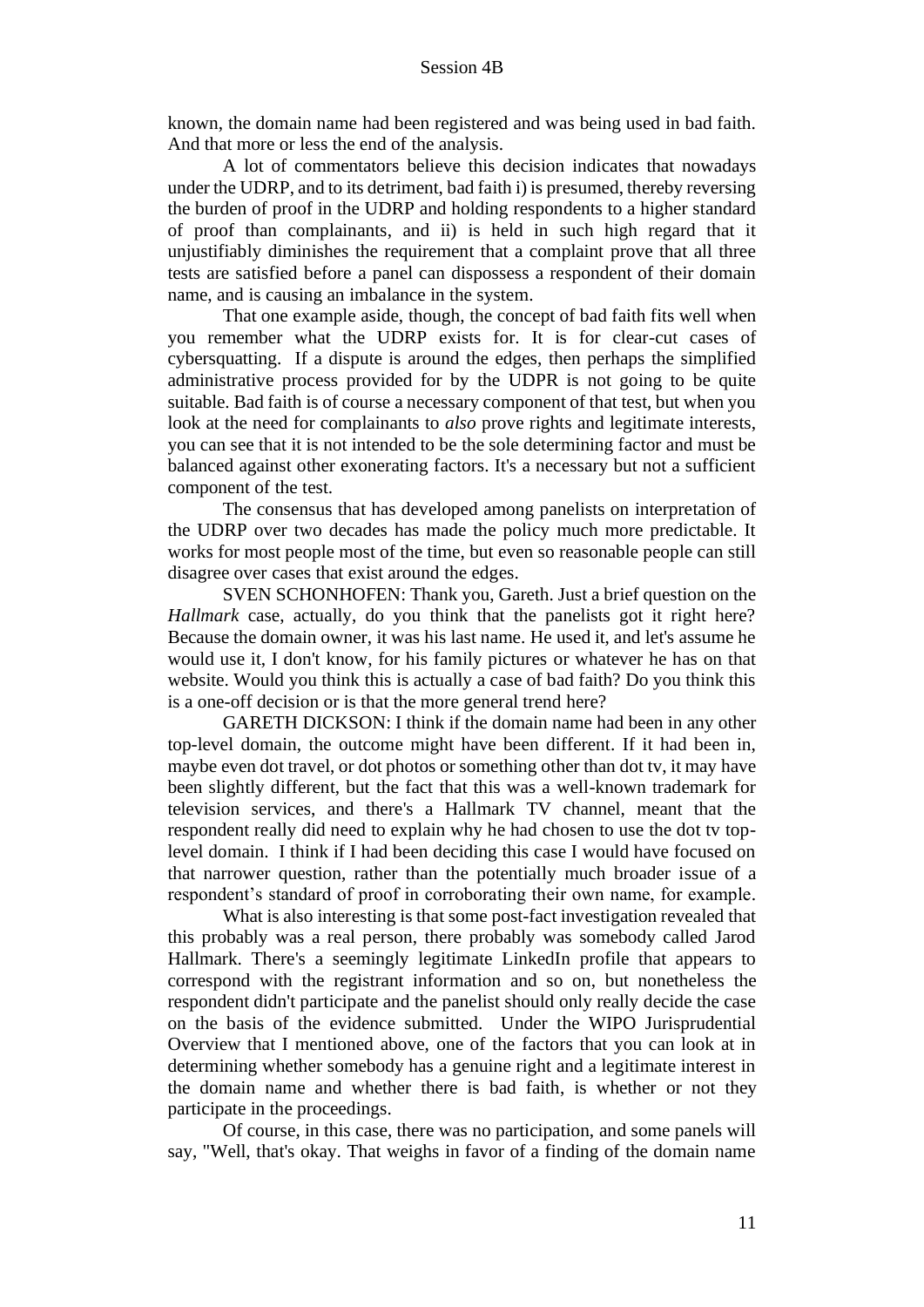transfer." With the advent of the GDPR, $28$  however, a lot of registries and registrars are now feeding information from the public to registrants through web forms, and a lot of those emails find themselves consigned to the spam filter, or they end up in the junk email bin and so the respondent never actually sees the complaint and *that alone* is the reason why they don't participate in the proceedings even though their registration may be entirely legitimate. The first thing they knew about it may have been when they logged into their domain name account one day and find that the domain name has been transferred to somebody else.

So what this means is, in the same manner that Lena was saying, a lot of the procedures we have in place are good in theory, but we mustn't forget about the execution of them. Having a rigorous practical appreciation of what registrants and trademark owners and examiners each must go through is part and parcel of having an effective system.

SVEN SCHONHOFEN: Okay. Thank you, Gareth. We are now moving on to our final talk by Paul on the cumulation of IP rights.

PAUL MAIER: Thank you very much. I will speak a little bit on evergreening, but also bringing it back into the general framework of bad faith. Alexander has said a lot already about bad faith in EU trademark law. One must first recall that there is no definition in EU law of "bad faith". The Court of Justice ruled that the notion of "bad faith" must be construed on the usual meaning in everyday language of the words.

It also is an autonomous concept of EU law, which means that there can only be one concept of bad faith in the EU that applies in all Member States, which the Court of Justice then further defines through its case law. This solution is the only one that could allow EU law to function properly. If national jurisdictions could have their own independent view of the notion of bad faith this could have serious consequences on the harmonized application of the law. Another essential characteristic that the Court of Justice has clearly stated, selfevident probably, but still, is that there is a presumption of good faith. In other words, the party that seeks to plead bad faith as a relative or absolute ground, needs to prove it. Unless there is proof to the contrary, good faith will be presumed.

A further rule is that in EU trademark law, bad faith can only occur at the time of filing of the application. This rule has no exception, even if the Court of Justice has found that facts and evidence prior or subsequent to the filing may be taken into account, to evaluate whether a party acted in bad faith. It is at the moment of filing that one has to interpret the trademark owners' intention but facts prior or posterior to that moment in time may enlighten as to the intentions of the actor and can thus be taken into account to make the judgment of whether there was bad faith or not.

Bad faith, of course, also presupposes a dishonest state of mind or intention. All these elements have been clearly established in the landmark case mentioned before (*Goldhase Lindt* case (C-529/07). The case law has been largely set by this case. I think there is only one really additional element that has come from the case law further on. In the *Koton* case (C-104/18P), the Court of Justice in one of the paragraphs of its reasoning clearly accepts the idea that

<sup>&</sup>lt;sup>28</sup> General Data Protection Regulation (EU GDPR), Regulation (EU) 2016/679, on the protection of natural persons with regard to the processing of personal data and on the free movement of such data, and repealing Directive 95/46/EC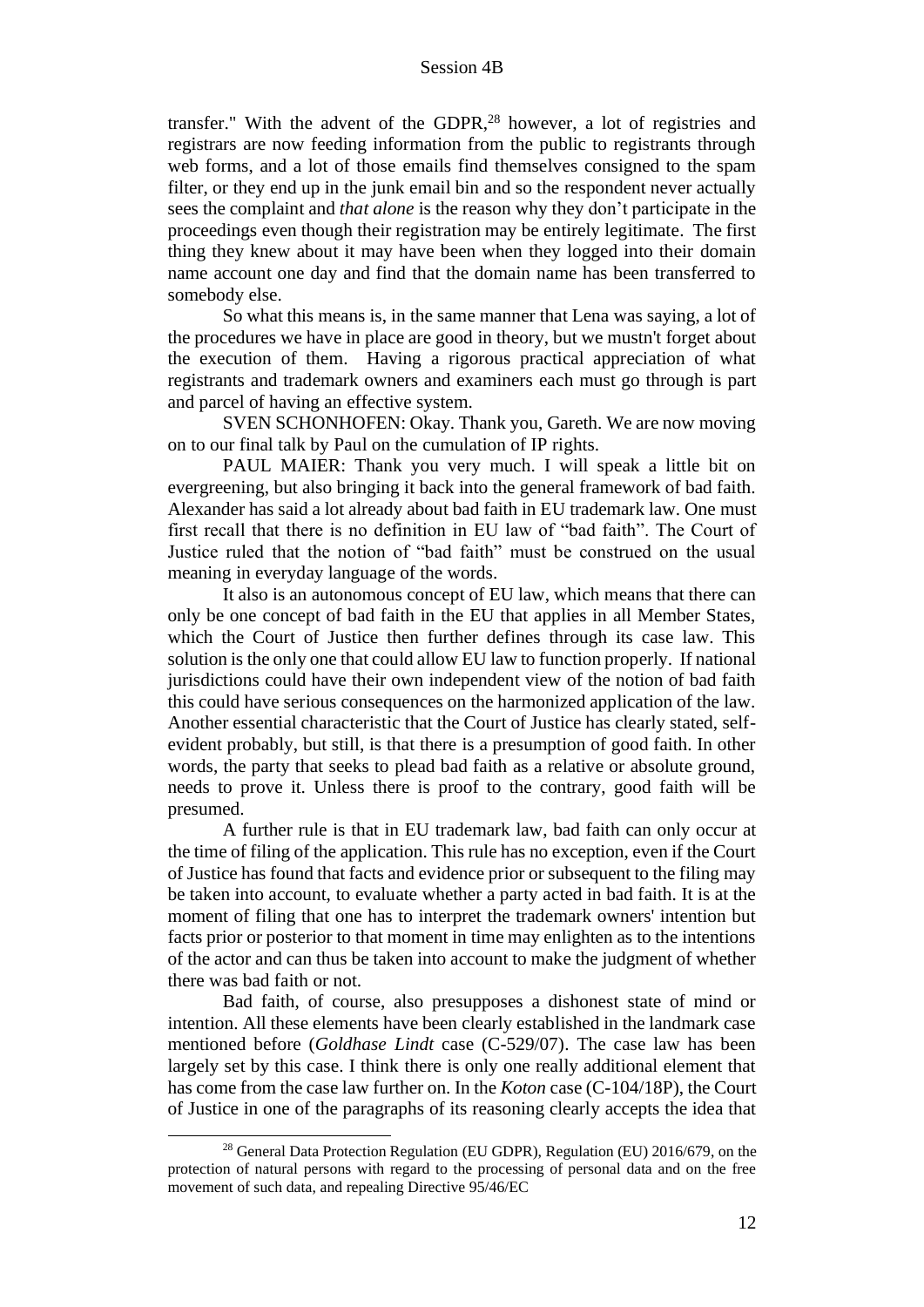there can be bad faith if the filing was done for purposes other than those falling within the functions of a trademark.<sup>29</sup> That is a new element that was not present in the *Goldhase* case. Indeed, I concur with the conclusion of Alexander that on the absolute ground side, this is important.

What are the factors that are likely to indicate the existence of bad faith. There also the *Lindt Goldhase* case gives us important guidance. Firstly, all the relevant factors specific to the case must be taken into account. To assess if a party had acted in bad faith at the moment of filing the Office or the judge must look into the heart of the person. One has to determine whether the party had an intention to be "bad". To make such a determination, all the various facts must be examined.<sup>30</sup> Secondly, there can only be bad faith if there is an identical or confusingly similar sign.<sup>31</sup> EU trademark law does not have a rule that allows to challenge a filing on the bad faith ground in general. However, provided there is identity and similarity of the signs, there must not necessarily be identity or similarity of the goods and services. This can be explained by the fact that notorious trademarks or trademarks with a reputation, that have a scope of protection that goes beyond the mere goods and services as registered, need to be protected against free riders that act in bad faith.

Thirdly, there can only be bad faith if there is knowledge by the party of the other party's use of the identical or similar sign.<sup>32</sup> Fourthly, the degree of legal protection, the nature of the sign and the extent of the reputation will be taken into account also to assess whether there is bad faith.<sup>33</sup>

These premises having been set, why do we need to look into the issue of cumulation of rights. Under EU law, it is a long-standing tradition and was even before the EEC was created in a number of Member States. You can freely cumulate protections on the same sign or object under intellectual property rights.

David Stone showed this interesting slide earlier, in which he explains that in the UK some logos or some other elements and signs can be protected in very different ways. If you use the community trademark, national trademarks, the Madrid Protocol,<sup>34</sup> unregistered and registered designs, national, EU and international designs, and of course, copyright that may come into play as well as passing off, the list is long. Many of these rights or legal provisions can be invoked cumulatively. However, some think that the cumulation of rights as it is allowed under EU law is too favorable. Some even think that cumulating rights should be fought and that the notion of bad faith can be of help in that matter. They at least think such could be the case for trademarks.

Indeed, bad faith is not applicable in copyright (which is a right that does not require any sort of filing in the EU) or design law in a comparable way. But it is an absolute ground and a relative ground in trademark law. The question is then whether one could consider that the rule in the *Koton* case could be applied to avoid that a trademark filing would come cumulatively to protect a creation covered by a design and or copyright. The argument would be that since the

<sup>29</sup>*Koton Mağazacilik Tekstil Sanayi ve Ticaret AŞ v EUIPO*, §47, §56

<sup>30</sup> *Chocoladefabriken Lindt & Sprüngli AG v Franz Hauswirth GmbH*, §37

<sup>31</sup> Id. §36, §46

<sup>32</sup> Id. §39

<sup>33</sup> Id. §50

<sup>&</sup>lt;sup>34</sup> Protocol Relating to the Madrid Agreement Concerning the International Registration of Marks ("Madrid System"), concluded in 1989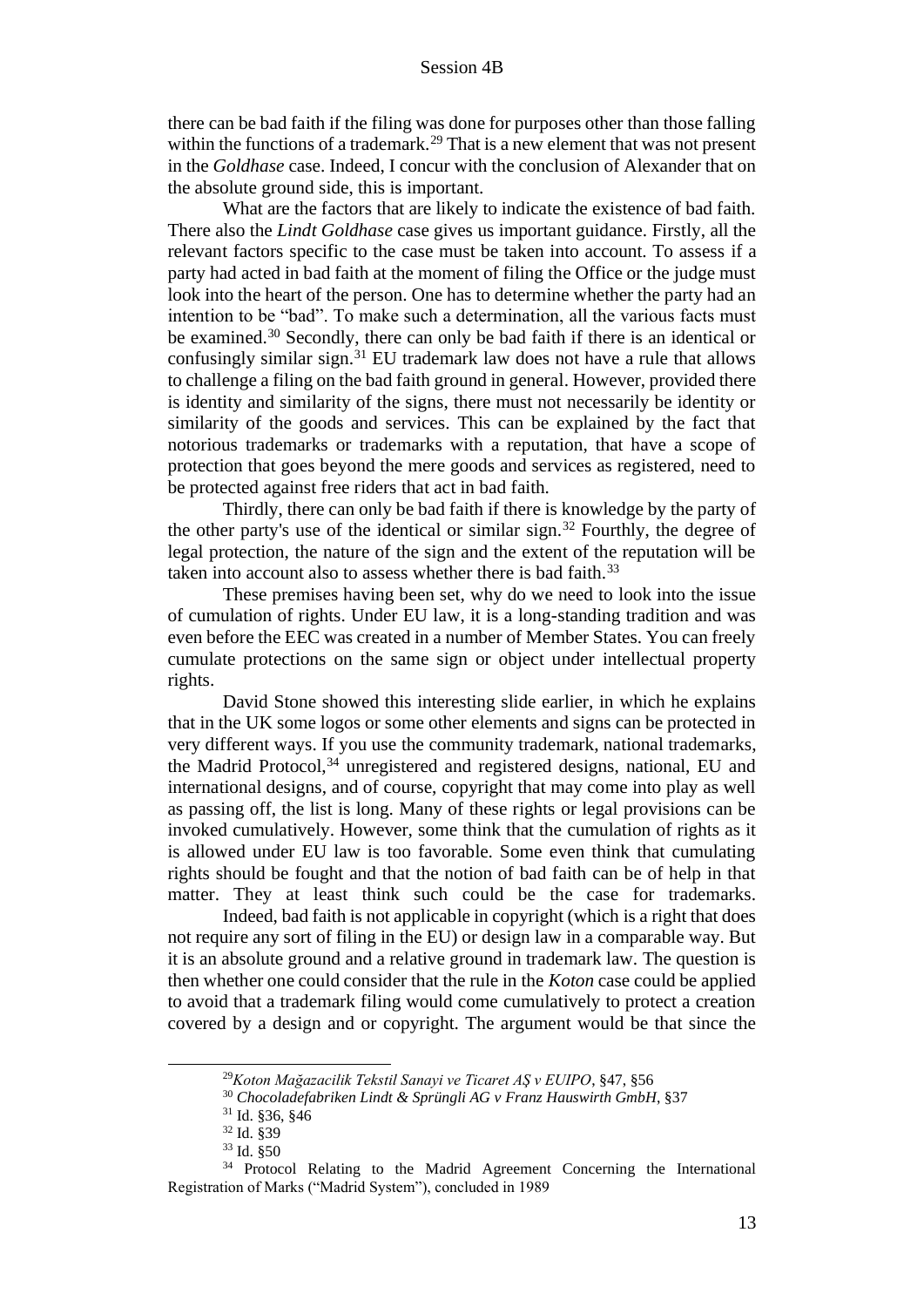object or sign is already protected, a further trademark protection is unnecessary or even in "bad faith" as it seeks to obtain a protection which is for a purpose other than those falling within the function of a trademark. To accept such an argument as valid one would have to consider that the cumulation as such can destroy "the function of a trademark" or its purpose. We believe that such cannot be the case. Design, copyright and trademark protection have different purposes and function differently. The fact that a same sign can be protected by all three types of rights cannot mean that their individual function should be put aside. It is all the more so that the scope of protection of each right is different. Whereas trademark law protects against likelihood of confusion on the market of competing products or services, design law protects against other designs that do not give a different overall impression to the informed user. It actually protects a designer's work against copying and even too close inspiration by others. The aim of the design right is not to avoid likelihood of confusion. Copyright protects original works against their use by others through a series of rights, the most important ones being reproduction and communication to the public rights. Trademark protection is in principle limited to the goods and services for which the trademark was filed (except for notorious trademarks or trademarks with a reputation for which protection goes beyond the list of goods and services).

The tradition of cumulation is solid and parties do not plead that it should be put into question. I certainly did not find a case in which this was pleaded as a matter of principle. One must conclude that one cannot count on the actual cumulation of IP rights in the same subject matter to say that there is bad faith. That is important also because if you want to go from a design right (on a sign or object that you actually use as a distinctive element of your branding) that is about to lapse, to a trademark because your design is per se or has become through us "distinctive", such a filing is legitimate. The fact that the protection of such a distinctive sign could potentially be extended indefinitely is not a convincing argument either to call this legitimacy into question. The fact that the design would have had to fall into the public domain is thus irrelevant. It would be strange indeed, if a logo, which by definition is a design, could not be trademark protected just because the term of protection of the design right has lapsed. Neither could one think that there is bad faith just because the trademark filing occurs towards the end of the term of protection of the design.

Let us now come to refiling and evergreen. Evergreen can be defined as the refiling of a trademark that was not used (or at least not used for all the goods and services it was registered for) before the end of the five year period during which use must have occurred, in order to avoid invalidation. In doing so a trademark owner ensures that his trademark can be protected again for five years through refiling even if he does still not use it. Many consider this as an "abusive use" of provisions of the law for a purpose that was not contemplated as being appropriate. A majority of people consider that there should not be evergreen. It can clutter the registers and is simply not legitimate. There are two cases though I think that we should look at that were decided upon by the EU courts. One is *Pelikan*, T136-2011,<sup>35</sup> and the other is *Voodoo* T501-13<sup>36</sup> of the General

<sup>35</sup> *pelicantravel.com v OHIM* - Pelikan (Pelikan), [2011/ Case T-136/11]

<sup>36</sup> *Think Schuhwerk GmbH v Office for Harmonisation in the Internal Market (Trade Marks and Designs)* – Müller (VOODOO), [2009/Case T-50/13]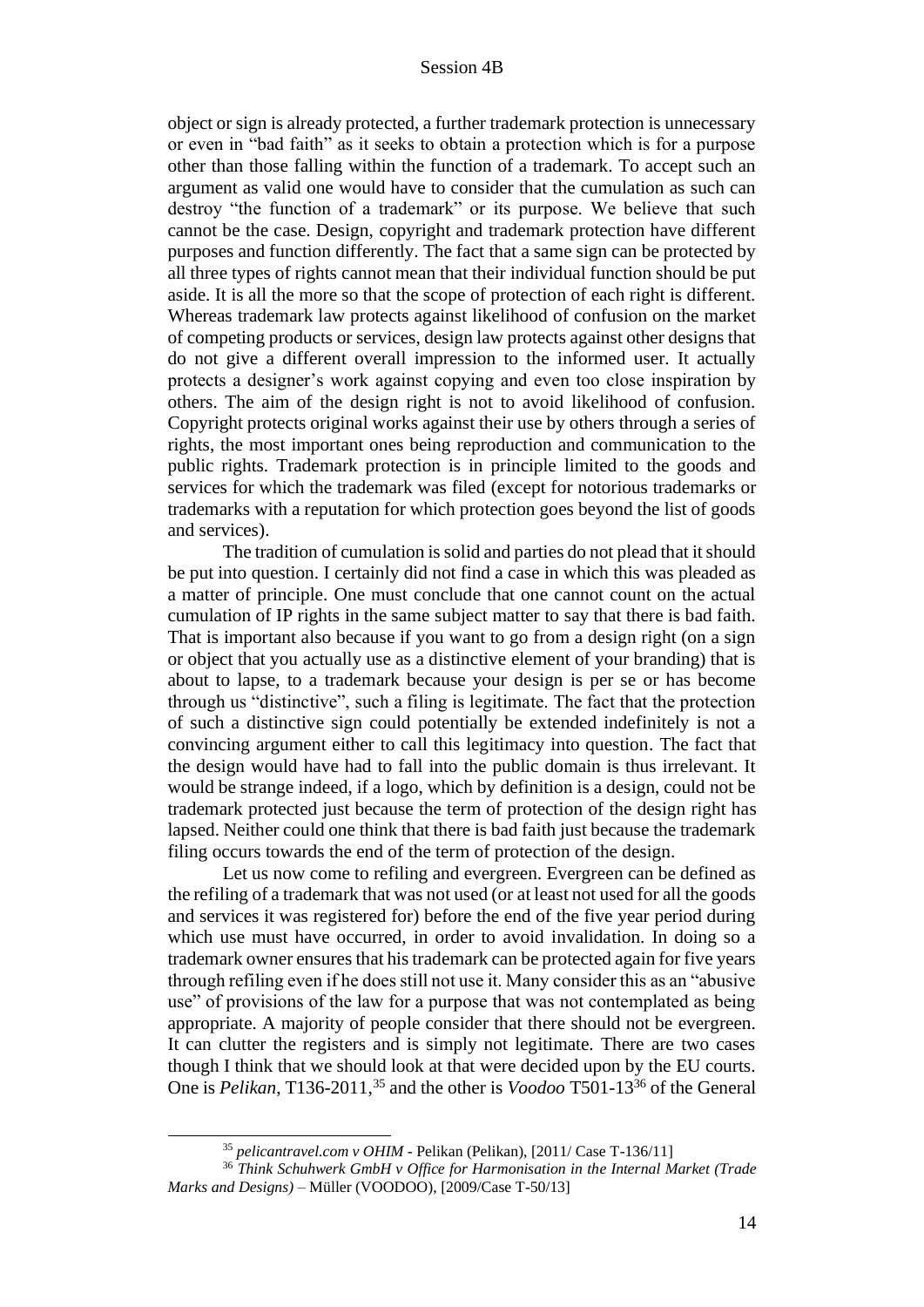Court. The Court of Justice of the EU, as far as I am aware, has not yet had to decide on such cases.

The General Court ruled in *Pelikan*, on a case of the refiling of a slightly modified version of the trademark, an update of the trademark. The evolution of a trademark over time is a common feature of the commercial and branding life of distinctive signs. Logos are refreshed to suit the taste of the times and marketing people spend much energy and money to make sure modern and more appealing sings are introduced from time to time. The General Court<sup>37</sup> stated that "a repeat application for a revoked EU trademark registration, in respect of the same services, could potentially amount to bad faith<sup>"38</sup> but accepted that this refiling is legitimate and such was also the case because not only was the sign itself slightly different but also the applicant revised and modified the list of goods and services making it narrower. The Court then found that there was not sufficient evidence of bad in the case at hand. This landmark case thus clearly found that repeat applications or refiling can be a case of bad faith. It establishes that evergreen is not legitimate in EU law. This being said, this principle must be applied with much care as bad faith must be proven as the rule in Goldhase shows.

Another interesting General Court<sup>39</sup> decision is the *Voodoo* case (T-50/13). The GC rebutted the invalidity applicant's contention that bad faith could be inferred from the fact that the trademark owner tried to circumvent the obligation of use. The GC found that there was no bad faith as the owner/applicant had changed from a list of goods an services based on the class heading to a specific list of goods and services thus limiting the scope of the trademark and at the same time making it much more precise and clear. As one can see, the GC is prudent and refiling is far from being prohibited.

The Boards of Appeal of the EUIPO have had a number of cases in which bad faith was claimed by one of the parties. One can mention the cases Pathfinder (R 1785/2008-4),<sup>40</sup> Canal+ (R 1260/2013-2)<sup>41</sup> and Monopoly (R  $1849/2017-2$ ).<sup>42</sup> The Pathfinder case is seen as the strictest application of bad faith. The Monopoly case is the most telling as it may well be the real synthesis of the cases mentioned above. Indeed, the Board found in Monopoly that in this case of refiling before the end of the five year grace period to avoid the need to bring evidence of use of the sign, there may be bad faith. However, the Board limited its finding of bad faith to the goods and services identical in both the registered trademark and the new application. Since in the new application new goods and services were introduced, those could not be seen as having been filed in bad faith.

ALEXANDER TSOUTSANIS: Just very briefly, presuming good faith, my question is you cannot prove a negative as a legal standard in evidentiary law. My question really is if then the EUIPO or the CTM court dealing with the claim for bad faith should essentially reverse the burden of proof requiring the applicant to explain the commercial logic behind the goods and services because

<sup>37</sup> General Court (European Union), Fifth Chamber.

<sup>38</sup> *pelicantravel.com v OHIM*, §27

<sup>&</sup>lt;sup>39</sup> General Court (European Union), First Chamber.

<sup>40</sup> *Pathfinder*, OHIM Fourth Board of Appeal, 15 November 2011 (No. R-1785/2008-

<sup>4)</sup>

<sup>&</sup>lt;sup>41</sup> *KabelPlus / Canal + et al.*, 13 February 2014 (No. R1260/2013-2)

<sup>42</sup> *Kreativni Dogadaji d.o.o. v Hasbro, Inc.* (Monopoly), Second Board of Appeal, 22 July 2019, (No. R 1849/2017-2)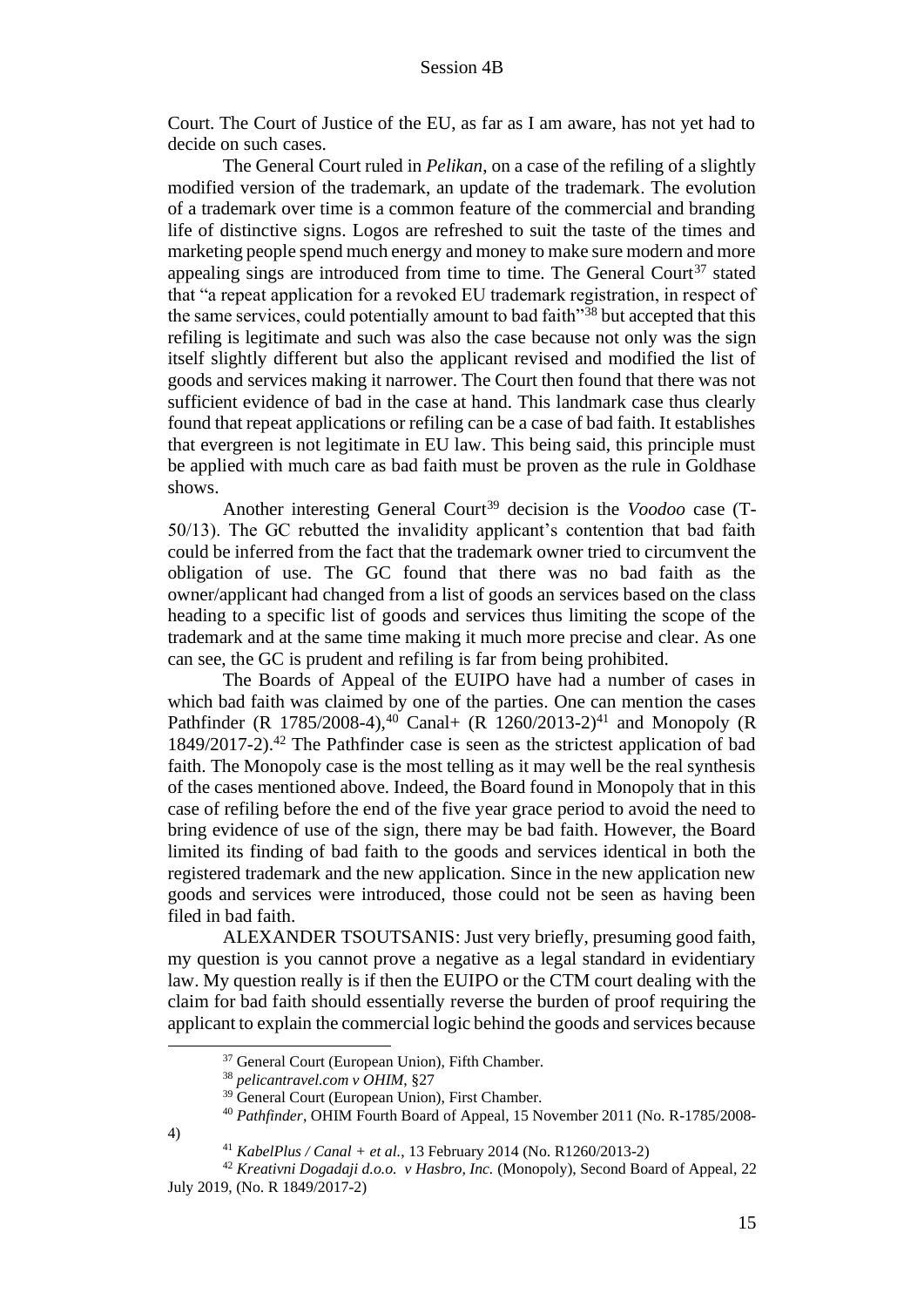it's hard for a claimant to show for 35 classes that there was no commercial logic whatsoever, ranging from soap in class two or whatever for, soft drinks in class-- what is it? 33, I believe.

SVEN SCHONHOFEN: Daniel, what's your view on this? DAN BERESKIN: I think you have to sympathize with examiners to some extent. An examiner cannot test the subjective thinking of an applicant. All an examiner can do is to test for objective evidence. For example, in the United States, if somebody applies to register a trademark for 500 different goods in many disparate classes, an examiner is entitled to say, what concrete plans do you have to use the trademark for all of these goods?

Also, I wonder whether the text of the declaration of intent to use should be modified in order to avoid the *In re Bose* case. In other words, *quaere* whether the result in *In re Bose* can be avoided if applicants are required to state that they make the declaration with the knowledge that if it is made recklessly or willfully misleadingly, this would be tantamount to fraud. If this were done it might be easier to invalidate the application or registration in its entirety or at least it might have a sobering effect on applicants or their legal advisors, such as the case I mentioned where the description of goods runs to more than 13,000 words.

MAGDALENA BERGER: That question comes up a lot. My two personas fight with each other because my American persona says yes because that's how it works in the U.S. Everything we do with the federal government, when I lie here, it's going to be perjury and I'm going to go to jail forever and ever, but that doesn't deter anyone. I try to scare my clients to death with that, and they look at me and they say, but who would find out and when, and even if they find out later, then I still have the trademark for three years, right?

There's just this idea of if you make it a perjury to lie, then you will get people to move a certain way. It does not seem to work very well in the U.S. It just doesn't unfortunately because it is already a very high threshold.

Theoretically, you could go to jail for lying on your trademark application. I am not aware of anyone who ever went to jail because they lied on their trademark application. It's also the disconnect between what could happen and who would actually care enough to police it. That's actually my one question for Alexander. Assuming we have the higher standard, and now you people have to be very concise and very specific in their description of goods and services, what's the policing look like? How is it actually going to come up?

ALEXANDER TSOUTSANIS: Yes, I think it's a very relevant question. One thing at the EUIPO level is that the, let's say the fees are awarded if you were to lose, are pretty low. There was no, let's say financial exposure there precluding applicants from filing overbroad. My sense is that ultimately it will play out on an enforcement level. Beyond the realm of the EUIPO, which is all about registering the marks, my sense says that when you invoke a mark and you are not using the mark for relevant goods and services, clearly you are going to face a claim revoking the mark for non-use.

The interesting question is what do you do when somebody is enforcing the mark not in year five, in which you have to show use but in year four, before the expiry of the non-use period? Going back to the 1993 TRIPS treaty, it only required three years and then enabling countries to allow a revocation for nonuse. The EU accepted five, which is very understandable. Interesting question. Should we go back to, let's say the minimum threshold instead, revoking the